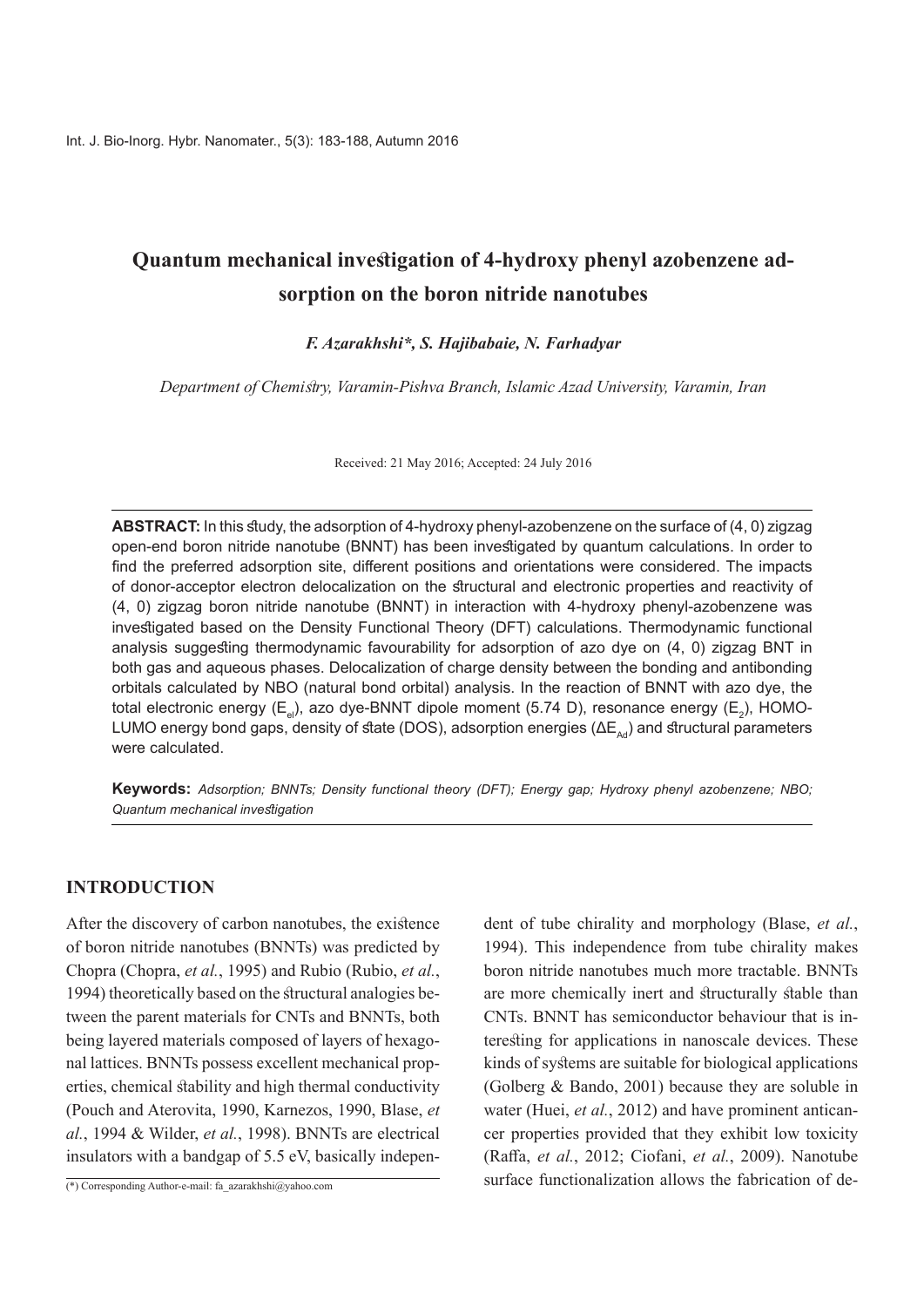

Scheme 1. Schematic representation of the second order perturbation energies ( $\mathsf{E}_2$ ) and the energy gaps between do nor and acceptor orbitals in the reaction between BNNT with azo dye

vices such as biosensors (Wu & Yin, 2011) and visible light emitting diodes (Gao, *et al.*, 2011). Taking into account the above mentioned facts it is required to continue exploring the nanotube surface and ends as ent functional molecules or groups to make electronic covalent or non-covalent functionalization with differproperties. Recently adsorption of different molecules toward nanostructures has been studied (Baierle, et *al.*, 2006, Akdim, et al., 2009, Mukhopadhyay, et al., 2010, Krishnakumar & Swaminathan, 2012, Kaur, et al., 2015). There is sufficient published experimental information about the dye removal as environmental tivity of boron nitride nanotube (BNNT) in interaction electronic effect on the electronic properties and reactitative theoretical published data about the estereopollution from textile wastewater but there is no quan-



Fig 1. (a) The optimized structure of azo dye-BNNT, (b) The contours shows range of estereoelectronic interactions of azo dye molecule with B12N12H8 nanotube surface

with azo dyes. In this study,  $(4, 0)$  zigzag BNNT have electronic orbital interactions and stabilization energies  $(E_2)$  associated with electronic delocalization and azobenzene dye by DFT method. Also, the stereo-electronic orbital interactions and stabilization enerazobenzene dye by DFT method. Also, the stereobeen carried out to adsorption of 4-hydroxy phenylgies  $(E_2)$  associated with electronic delocalization and their influences on the structural properties of azo dye-<br>BNNT-were quantitatively.

## **COMPUTATIONAL DETAILS**

The structures of B12N12H8 nanotube and azo dye molecules was optimized at the B3LYP/6-31G\* level

Table 1. The calculated B3LYP/6-31G\* relative energy difference values ( $\Delta {\sf E}_0$ ), DE $_{\sf{Thermal}}$  and thermody namic parameters [ΔH, ΔG (in hartree) and ΔS (in cal mol<sup>-1</sup> K<sup>-1</sup>)] differences in gas & aqua phases for azo dye-B12N12H8

|                           |        |        |       |             | $T$ hermal |
|---------------------------|--------|--------|-------|-------------|------------|
| $\bullet$<br>in gas phase | -0.307 | -6.972 | 0.009 | $-7.643$    |            |
| $\sim$<br>in aqua phase   |        | 909    | .009  | -580<br>- 1 |            |

Table 2. The calculated B3LYP/6-31G\* electronic energy values ( $E_a$ ) (in kcal mol<sup>-1</sup>) for azo Dye, B12N12H8 and azo dye-B12N12H8 and binding energy (BE) (in kcal mol<sup>-1</sup>) for azo dye-B12N12H8 in gas & aqua phases

| Azo dye -B12N12H8 | Azo dye     | <b>B12N12H8</b> | <b>BE</b> (kcal/mol) |  |  |
|-------------------|-------------|-----------------|----------------------|--|--|
| in gas phase      |             |                 |                      |  |  |
| $-1009620.668$    | -406613.804 | -602998.894     | $-7.9691$            |  |  |
| in aqua phase     |             |                 |                      |  |  |
| $-1009622.237$    | -406614.118 | $-603000.149$   | $-7.9692$            |  |  |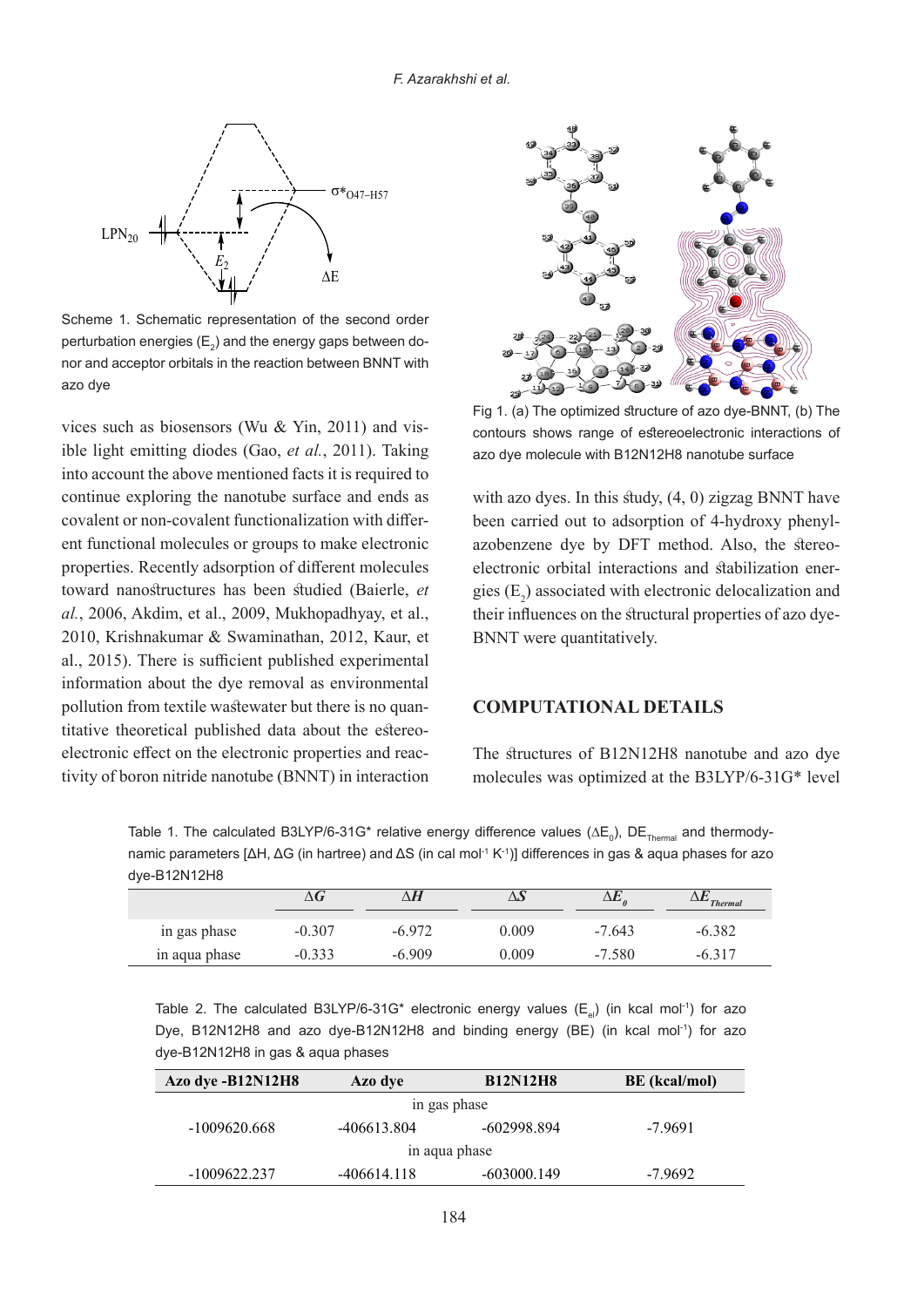age (Frisch, et al., 2004). The B3LYP is commonly of theory by using Gaussian quantum chemical packused functional in the study of different nanostructures method (Seminario & Politzer, 1995). The vibrational frequencies have been calculated at the same level of theory, which enable us to confirm real minima. NBO analysis was then performed using the B3LYP/6-31G\* nyl-azobenzene yellow dye on the BNNT by the NBO level for the adsorption interaction of 4-hydroxy pheanalysis 5.G program via the PC-GAMESS interface (Glendening, et al.,  $2004$ ). The stabilization energies associated with electron delocalization are proportional to  $S^2/\Delta E$  where S is the orbital overlap and  $\Delta E$ associated with electron delocalization are proportor orbitals. Also, stereoelectronic orbital interactions is the energy differences between the donor and accepare anticipated to be more effective for anti rather than the syn or gauche arrangement between the donor and acceptor orbitals, and the stabilization should increase as the acceptor orbital energy decreases and the donor orbital energy increases (Dionne & St-Jacques, 1987, Epiotis, et al.,  $1977$ ) (Scheme 1):

Stabilization or resonance energy  $\alpha$  (S<sup>2</sup>/ $\Delta$ E)

### **RESULTS AND DISCUSSION**

ergy ( $\Delta G$ ) and enthalpy ( $\Delta H$ ) values are negative and mized geometries were calculated. The free Gibbs en-Thermodynamic functional analyses on the fully optimodynamic favourability for attachment of azo dye on entropy  $( \Delta S)$  values are positive, that suggesting ther- $(4, 0)$  BNNT in both gas and solvent phases (Table 1).

ent sites to be close to the  $B12N12H8$ . The binding The azo dye molecule has been sat in the differenergy (BE) of 4-hydroxy phenyl-azobenzene dye on the BNNT is determined through the following equation  $(1)$ :

$$
\Delta E_{\text{adsorption}} = \text{ Binding Energy}(BE) = E(\text{azo dye} - B12N12H8)
$$

$$
-[E(\text{azo dye}) + E(B12N12H8)] \tag{1}
$$

Where  $E(azo\ dye-B12N12H8)$  is the total energy of the BNNTs interacting with azo dye, E(azo dye) and  $E(B12N12H8)$  are total energies of the azo dye and pure BNNT respectively. The binding energy (BE) of

ments (a.u.) and orbital energies (a.u.) for azo dye-BNT sociated with donor-acceptor interactions, off-diagonal ele-Table 3. Calculated stabilization (resonance) energies as-

| azo dye-BNT                                                     | E,    | $\boldsymbol{F}_{ij}$ | ΛE   |
|-----------------------------------------------------------------|-------|-----------------------|------|
| from $(BNT)$ to $(azo)$                                         |       |                       |      |
| $LP_1N_{20} \rightarrow \sigma^*_{047-H57}$                     | 16.59 | 0.102                 | 0.73 |
| $\sigma_{B13-N20} \rightarrow \sigma^*_{O47-H57}$               | 0.43  | 0.019                 | 1.08 |
| $\sigma_{B19-N20}$ $\rightarrow$ $\sigma^*$ <sub>047-H57</sub>  | 0.43  | 0.019                 | 1.08 |
| Σ                                                               | 17.45 |                       |      |
| from $(azo)$ to $(BNT)$                                         |       |                       |      |
| $\sigma^*_{0.47\text{-H57}} \rightarrow \text{LP*}_{2}B_{22}$   | 1.15  | 0.029                 | 0.75 |
| $LP_1O_{47} \rightarrow \sigma_{N15-B22}^*$                     | 0.94  | 0.026                 | 0.90 |
| $LP_1O_{47} \rightarrow \sigma_{B22-N24}^*$                     | 0.43  | 0.018                 | 0.97 |
| $LP_1O_{47} \rightarrow LP^*, B_{22}$                           | 5.60  | 0.054                 | 0.56 |
| $LP_1O_{47} \rightarrow LP^*{}_{1}B_{22}$                       | 0.50  | 0.019                 | 0.69 |
| $\sigma_{\text{O47-H57}} \rightarrow \sigma^*_{\text{N15-B22}}$ | 0.36  | 0.018                 | 1.10 |
| Σ                                                               | 8.98  |                       |      |

4-hydroxy phenyl-azobenzene dye on the surfaces of BNNT for the optimized structure of azo dye-BNT was calculated  $-7.969$  (kcal/mol) in gas & aqua phases



B12N12H8, (b) DOS diagram of azo dye-B12N12H8 Fig. 2. (a) LUMO and HOMO molecular orbitals of azo dye-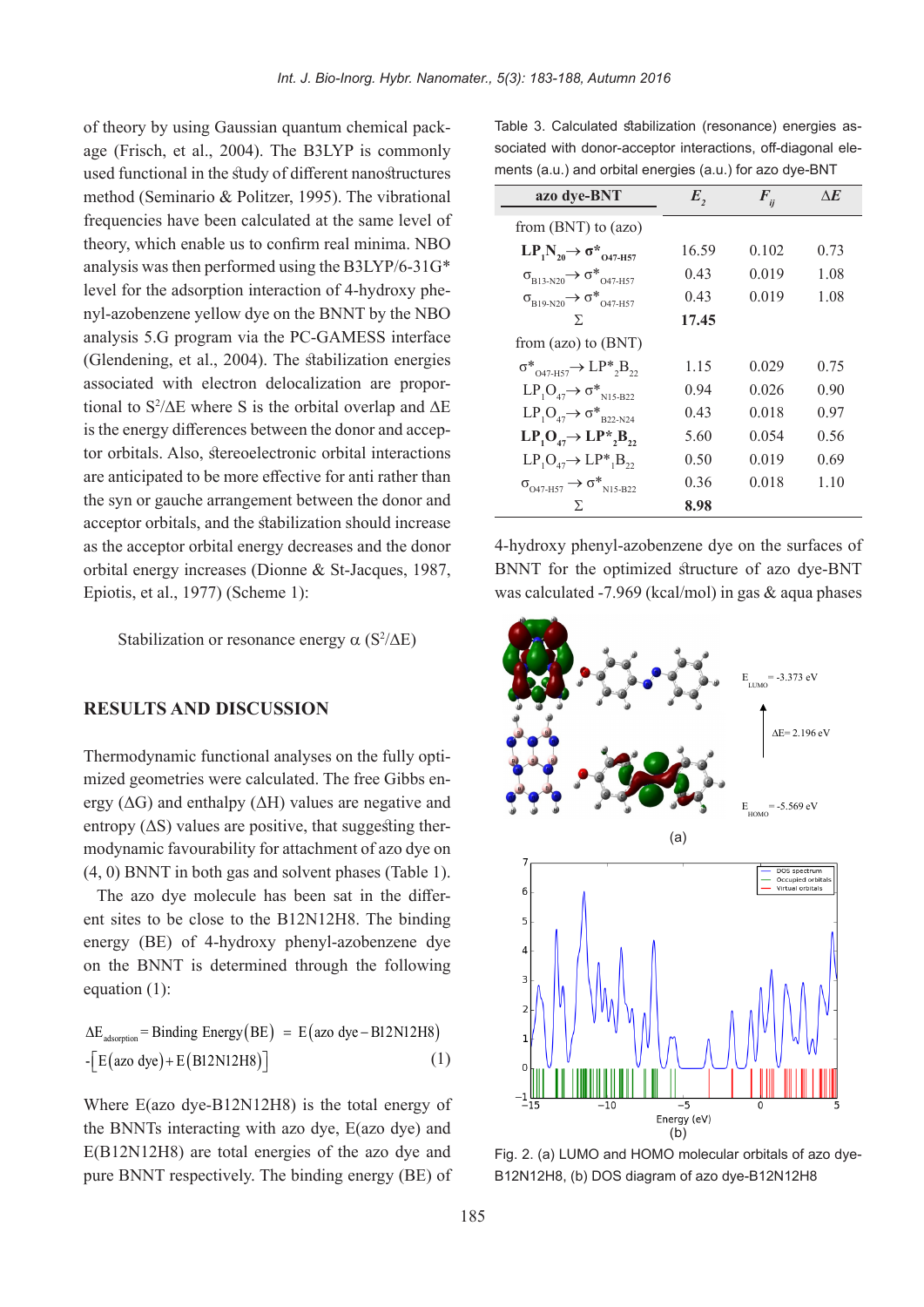and results showed that the physical adsorption reaction was occurred (Table 2).

The bonding-antibonding orbital interactions and the stabilization energies  $(E_2)$  associated with electron delocalization and their influences on the structural properties of azo dye and BNNT and also, density of state (DOS) were quantitatively investigated by the NBO approach based on  $B3LYP/6-311+G^{**}$  level of zation energies associated with electron delocalization theory. The NBO analysis showed that the most stabilirelated to  $LP_1N_{20} \rightarrow \sigma^*_{O47-H57}$  and  $LP_1O_{47} \rightarrow LP^*_{2}B_{22}$  for azo dye-boron nitride nanotube compound. Also, there is a direct relationship between the orbital overlap  $(S)$ 

matrix and the off-diagonal elements  $(F_n)$ . Increase of the off-diagonal elements  $(F_{ii})$  values could increase the  $LP_1N_{20} \rightarrow \sigma^*_{O47-H57}$  and  $LP_1O_{47} \rightarrow LP^*_{2}B_{22}$  electron delocalization (Table 3). So the stabilization energies related to electron delocalization are explained the electronic behaviour of azo dye and BNNT during the adsorption reaction.

The stability and reactivity of a molecule relates to energy bond gaps, which means the molecule with cause of high electron delocalization between HOMO least HOMO-LUMO energy gap is more stable be- $&$  LUMO orbitals (Fig. 2). Moreover, the decrease of the bonding orbital occupancies and the increase of

Table 4. B3LYP/6-31G\* calculated structural parameters for azo dye, B12N12H8 and azo dye-<br>B12N12H8

| Compound                             | <b>azo</b> | Compound                             | <b>BNNT</b> | Compound                                              | azo-BNNT |
|--------------------------------------|------------|--------------------------------------|-------------|-------------------------------------------------------|----------|
| Bond lengths (Å)                     |            | Bond lengths (Å)                     |             | Bond lengths (Å)                                      |          |
| $r_{\rm N7\text{-}N8}$               | 1.263      | $r_{13-15}$                          | 1.451       | $r_{N39-N40}$                                         | 1.263    |
| $r_{11-12}$                          | 1.405      | $r_{13-20}$                          | 1.474       | $r_{43-44}$                                           | 1.407    |
| $r_{12-13}$                          | 1.399      | $r_{15-22}$                          | 1.477       | $\rm r_{44\text{-}45}$                                | 1.402    |
| $r_{C12-O15}$                        | 1.363      | $r_{22-24}$                          | 1.451       | $\rm r_{C44\text{-}O47}$                              | 1.355    |
| $r_{\rm o15-H25}$                    | 0.970      | Bond angles (°)                      |             | $\rm r_{\rm O47-H57}$                                 | 0.988    |
| Bond angles (°)                      |            | $\theta_{15-13-20}$                  | 117.5       | $r_{13-15}$                                           | 1.443    |
| $\Theta_{\scriptscriptstyle{4-7-8}}$ | 114.7      | $\theta_{_{13\text{-}20\text{-}19}}$ | 100.7       | $r_{13-20}$                                           | 1.498    |
| $\theta$ <sub>7-8-9</sub>            | 115.0      | $\theta_{_{19\text{-}21\text{-}22}}$ | 114.6       | $r_{15-22}$                                           | 1.486    |
| $\theta_{_{11\text{-}12\text{-}15}}$ | 117.1      | $\theta_{_{21\text{-}22\text{-}15}}$ | 116.4       | $r_{22-24}$                                           | 1.447    |
| $\theta_{_{13\text{-}12\text{-}15}}$ | 122.7      | $\theta_{_{21\text{-}22\text{-}24}}$ | 119.5       | Bond angles (°)                                       |          |
| $\Theta_{_{12\text{-}15\text{-}25}}$ | 109.2      | Torsion angles (°)                   |             | $\Theta_{36\text{-}39\text{-}40}$                     | 114.7    |
| Torsion angles (°)                   |            | $\phi$ <sub>13-20-19-21</sub>        | 61.1        | $\Theta_{_{39\text{-}40\text{-}41}}$                  | 115.1    |
| $\phi$ <sub>4-7-8-9</sub>            | 180.0      | $\phi_{20-19-21-22}$                 | $-21.5$     | $\Theta_{\scriptscriptstyle\,43\text{-}44\text{-}47}$ | 117.5    |
| $\phi_{11-12-15-25}$                 | 180.0      | $\phi_{21-22-15-13}$                 | 24.3        | $\Theta_{\scriptscriptstyle\ 45\text{-}44\text{-}47}$ | 122.6    |
| $\phi$ <sub>13-12-15-25</sub>        | $0.0\,$    | $\phi$ <sub>13-15-22-24</sub>        | $-179.8$    | $\Theta$ $_{44\text{-}47\text{-}57}$                  | 112.6    |
|                                      |            |                                      |             | $\Theta_{_{15\text{-}13\text{-}20}}$                  | 116.6    |
|                                      |            |                                      |             | $\theta_{13-20-19}$                                   | 97.8     |
|                                      |            |                                      |             | $\theta_{_{13\text{-}15\text{-}22}}$                  | 114.5    |
|                                      |            |                                      |             | $\theta_{_{21\text{-}22\text{-}15}}$                  | 115.1    |
|                                      |            |                                      |             | $\theta_{_{21\text{-}22\text{-}24}}$                  | 119.5    |
|                                      |            |                                      |             | Torsion angles (°)                                    |          |
|                                      |            |                                      |             | $\phi_{36-39-40-41}$                                  | 180.0    |
|                                      |            |                                      |             | $\phi$ <sub>43-44-47-57</sub>                         | 180.0    |
|                                      |            |                                      |             | $\phi$ <sub>45-44-47-57</sub>                         | $-0.0$   |
|                                      |            |                                      |             | $\phi_{13-20-19-21}$                                  | 64.8     |
|                                      |            |                                      |             | $\phi_{20-19-21-22}$                                  | $-22.7$  |
|                                      |            |                                      |             | $\phi_{21-22-15-13}$                                  | 26.5     |
|                                      |            |                                      |             | $\phi$ <sub>13-15-22-24</sub>                         | 179.5    |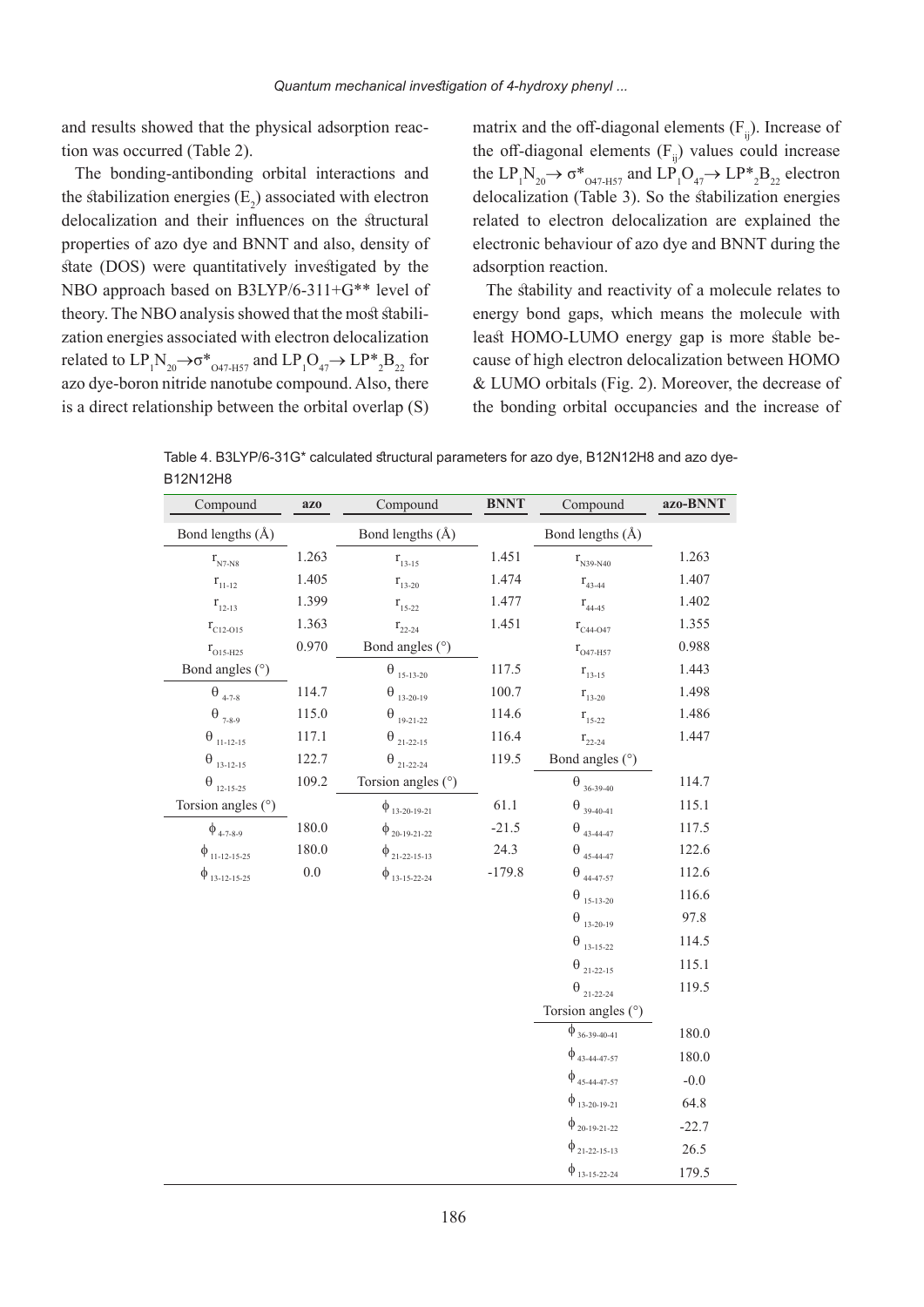the anti-bonding orbital occupancies in the BNNTs cause to electron distribution in these compounds.

Representative structural parameters for azo dye, B12N12H8 and azo dye-B12N12H8 are calculated at B12N12H8, the  $r_{O47-H57}$  bond length is significantly portantly, the results give evidence that in azo dyethe B3LYP/6-311+G\*\* level of theory (Table 4). Imlengthier compared to that in azo dye and the  $\theta_{44.47.57}$ and  $\theta_{21-22-15}$  bond angles are shorter compared to that in azo dye and B12N12H8 nanotube also, the  $\phi_{13-20-19-21}$ and  $\phi_{20-19-21-22}$  torsional angles in azo dye-B12N12H8 are lengthier compared to B12N12H8 nanotube. These facts can be explained by the estereoelectronic interactions associated with electron delocalization (see Table 4).

#### **CONCLUSIONS**

bents for the dye removal from textile wastewater. Bases on the results the BNNTs are effective adsor-Therefore, the investigation of Electronic Behaviour of azo dye- BNNT can provide valuable information activity of boron nitride nanotubes in interaction with about its electronic and structural properties and re-4-hydroxy phenyl-azobenzene-dye. The energy bond gaps show that charge density transfer occurs during the reaction. The binding energy  $(BE)$  of 4-hydroxy phenyl-azobenzene dye on the surfaces of BNNT in gas & aqua phases showed that the physical adsorption reaction was occurred.

### **REFERENCES**

- Rubio, A., Corkill, J., Cohen, M.L., (1994). Theory of graphitic boron nitride nanotubes. Phys. Rev. B, 5081-5084. 49,
- Chopra, N.G., Luyken, R.J., Cherrey, K., Crespi, V.H., Cohen, M.L., Louie, S.G., Zettl, A., (1995). Boron nitride nanotubes. Science, 269, 966-967.
- sis and properties of boron nitride. Zurich, Trans Pouch, J.J., and Aterovita, S.A. eds., (1990). Synthe-Tech. Publications Inc.
- Karnezos, M., (1990). Boron-Nitrogen-Hydrogen Thin Films. Mater. Sci. Forum, 54-55, 261-276.
- Blase, X., Rubio, A., Louie, S.G., and Cohen, M.L.,  $(1994)$ . Stability and band gap constancy of boron nitride nanotubes. Europhys. Lett., 28, 335-340.
- Wilder, J.W.G., Venema, L.C., Rinzler, A.G., Smalley, R.E., and Dekker, C., (1998). Electronic structure of atomically resolved carbon nanotubes. Nature, 59-62. 391,
- Golberg, D., Bando, Y., (2001). Unique morphologies of boron nitride nanotubes. Appl. Phys. Lett., 79, 415-417.
- tride nanotubes in water. J. Phys. Chem. C, 116, tionalization, dispersion, and cutting of boron ni-Huei Lee, C., Zhang, D., Khin Yap, Y., (2012). Func-1798-1804.
- Raffa, V., Riggio, C., Smith, M.W., Jordan, K.C., Cao, versible electroporation: it's potential on cancer W., Cuschieri, A., (2012). BNNT-mediated irrecells. Technol. Cancer Res. Treat. 11, 459-465.
- Ciofani, G., Raffa, V., Menciassi, A., Cuschieri, A.,  $(2009)$ . Boron nitride nanotubes: an innovative tool for nanomedicine. Nano Today, 4, 8-10.
- sor. ACS Appl. Mater. Interfaces, 3, 4354-4362. tubes for amperometric glucose enzyme biosenfied polyaniline functionalized boron nitride nano-Wu, J., Yin, L., (2011). Platinum nanoparticle modi-
- wa, T., (2011). Noncovalent functionalization of Gao, Zh., Zhi, Ch., Bando, Y., Golberg, D., Serizadisentangled boron nitride nanotubes with flavin light emission in aqueous solution. ACS Appl. mononucleotides for strong and stable visible-Mater. Interfaces, 3, 627-632.
- Baierle, R.J., Piquini, P., Schmidt, T.M., Fazzio, A., ron nitride nanotubes. J. Phys. Chem. B. 110(42).  $(2006)$ . Hydrogen adsorption on carbon-doped bo-21184-21188.
- Akdim, B., Kim, S.N., Naik, R.R., Maruyama, B., Pender, M.J., Pachter, R., (2009). Understanding effects of molecular adsorption at a single-wall boron nitride nanotube interface from density functional theory calculations. Nanotechnology, 20, 355705-355712.
- Mukhopadhyay, S., Gowtham, S., Scheicher, R.H., Pandey, R., and Karna, Sh.P., (2010). Theoretical Study of Physisorption of Nucleobases on Boron Bio Materials. Nanotechnology, 21(16), 165703-Nitride Nanotubes: A New Class of Hybrid Nano-